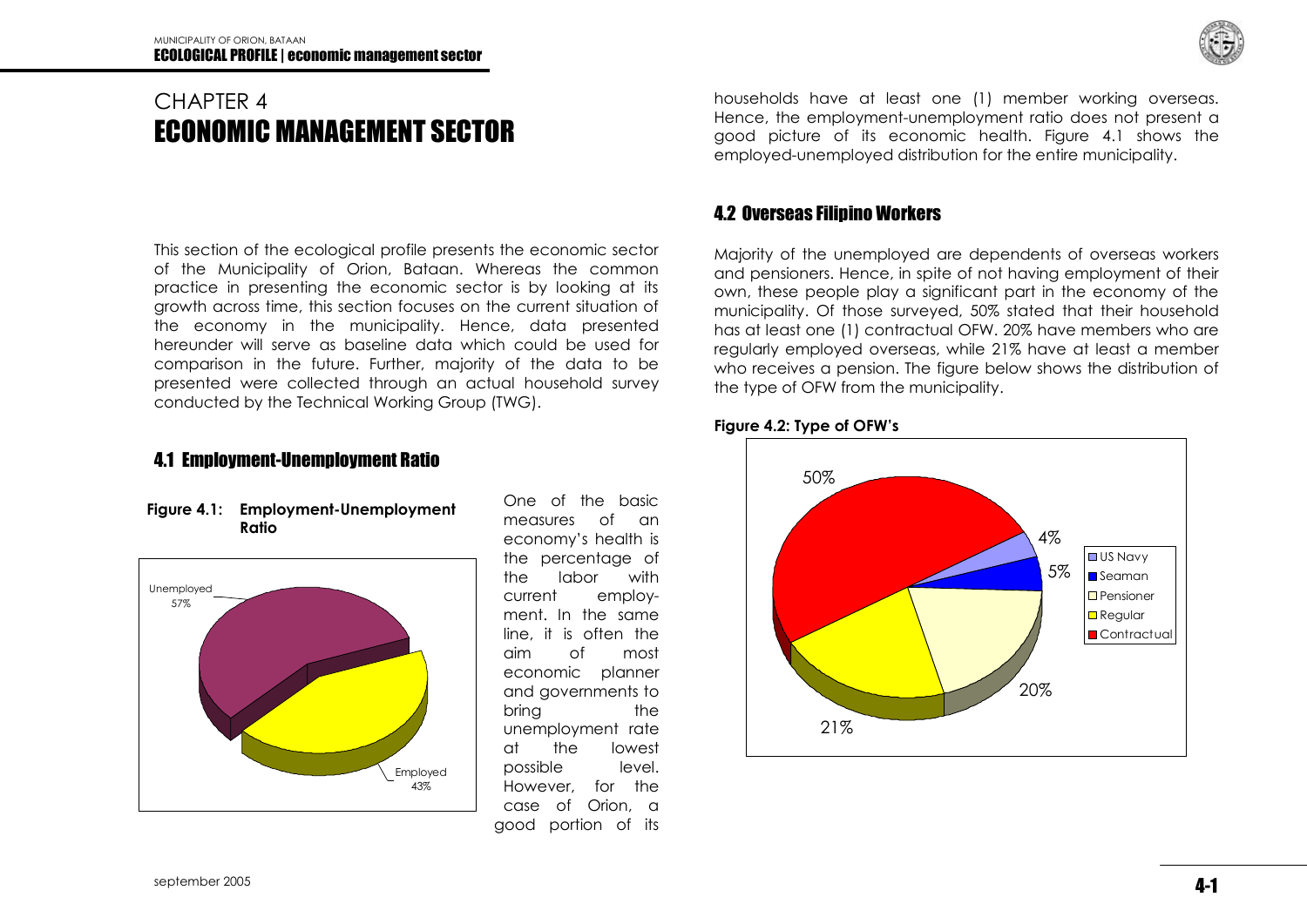### 4.3 Informal Employment

Another factor contributing to the relatively high rate of unemployment in the municipality is the abundance of those working in the informal sector. Most of these are seasonal workers and, hence, do not have regular employment. These include farm and fisheries-related workers, and vendors. 51% of those in the informal sector work in fisheries



related jobs, while 29% are in farm related work. The figure below shows the distribution of workers in the informal sector.

#### **Figure 4.4: Drying fish at Bgy. Wawa**



# 4.4 Agriculture

#### **4.4.1 Labor Force**

One of the important sub-sectors of Orion's economy is agriculture. This is evident in both land-based agriculture and fisheries. Landbased agriculture is mostly concentrated on farming. Permanent and commercial crops are the primary produce, while rice comes in at a distant second. Permanent and commercial crops include mangoes, bananas and other kinds of fruits. Approximately 210 hectares of land is devoted to land-based agriculture. The distribution of households involved in land-based agriculture as to their type of produce is shown below.

#### **Figure 4.5: Number of Households in Agricultural Production**

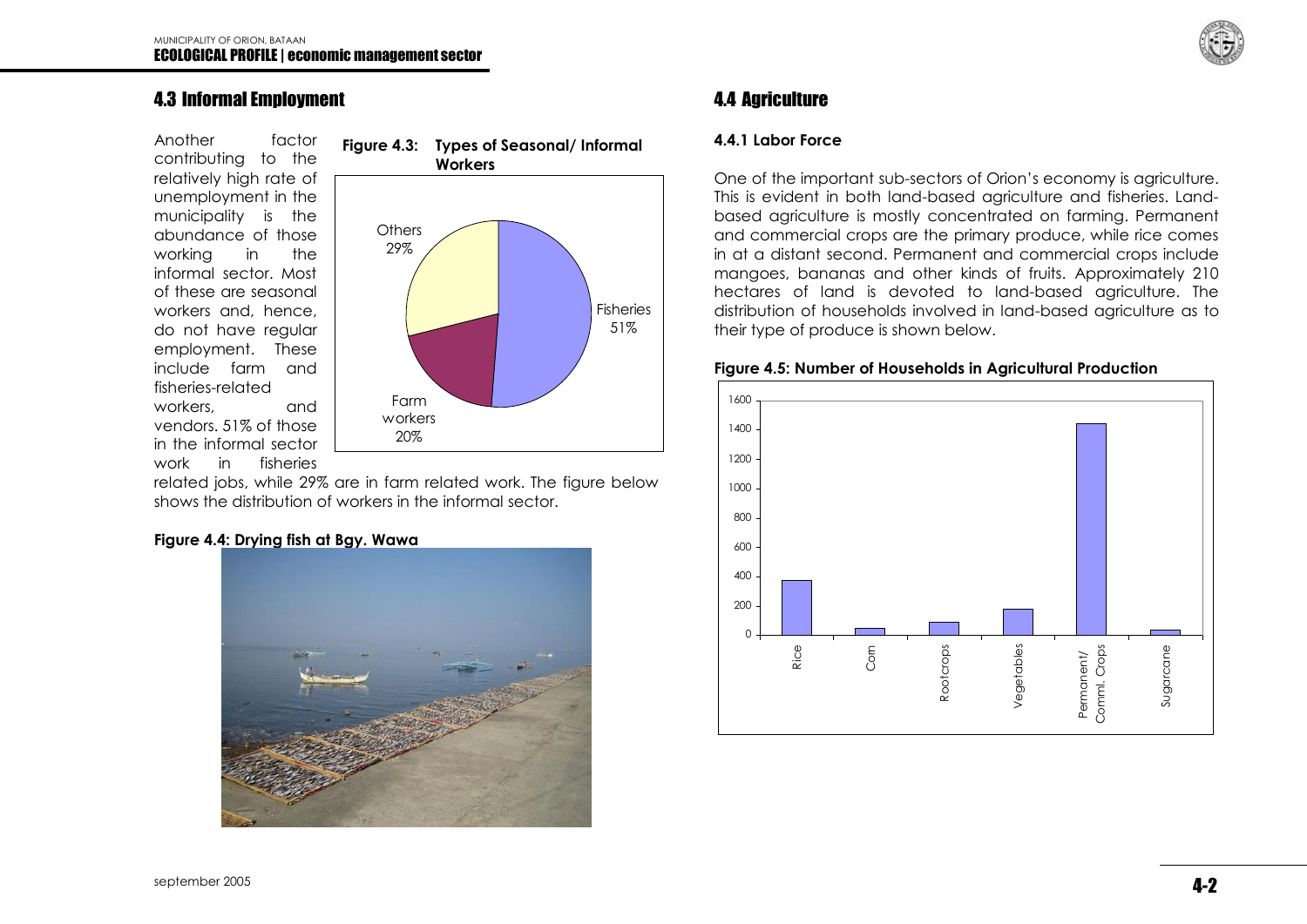

#### **4.4.2 Agrarian Reform Program**

Agrarian Reform Communities (ARC) of Orion (ARCO) is a cluster of four barangays namely Gen. Lim, Bilolo, Sabatan and Daan Pare. It has a total area of 5,325.76 hectares or 81% of the total Orion land area. Farming is the predominant occupation of the residents. ARCO has three farming zone classifications namely: palay farming zone, mango farming zone and labor zone (off and non-farm).

#### **Figure 4.6: Farmlands in Barangay Sta. Elena**



A total of 248 households are involved in palay farming. The average farm size in the palay zone is approximately 1.61 hectares. About 99% of palay farms are actually cultivated and utilized. Annual production of palay averages 180 cavans per hectare. Only 53% of the yearly harvest is being sold and converted to household cash. Remaining harvest are allotted for lease rental, for household consumption, payment for threshing services and

reserved for seed. Palay farmers are mostly dependent on hired labor to perform their operations. The farm activities being done by the household labor are water management, seed broadcasting and crop management. Palay farmers have an average net income of PhP16, 374.00 per hectare per year.

The riceland output of ARCO of 3,970 MT/ha covering 396.7626 has. comprises 43% municipal total Riceland output of 9,260 MT/ha. Also the ARC has a total agricultural area of 3,603 has. which is 72% of the total municipal agricultural area of roughly 5,000 has.

For mango zone, 465 farmers are engaged in mango production. The average farm size of mango farm is 5 hectare and is planted with an average of 24 mango trees yielding 25 kaings per tree. All harvested mango fruits are sold and converted to cash. Most of the mango farmers are engaged in "contract spraying" with a 60- 40 sharing arrangement in which 60% goes to the sprayer and 40% is the share of the mango farmer. Mango farming is quite profitable compared to palay farming but the production cost is relatively high and proper timing is critical. Based on the ARC study, a hectare of farmland planted to 40 mango trees can give a total annual income of PhP 269,000.00 as against the production cost that can reach up to PhP 155,491.00. However, a net income of PhP 113,508.00 can still be gathered by the farmers.

The labor zone covers 1,480 households comprising the seasonal farm workers and daily income wage earners. Seasonal laborers are hired farm workers while the daily wage earners include drivers, vendors and factory workers. The average working days of seasonal farm workers total to 189 days per year with an earning of PhP 140 per day.

#### **4.4.3 Livestock Production**

Livestock-raising is another important aspect of the land-based agriculture of the municipality. Broilers (89%) are the primary type of livestock being raised, followed by ducks (7%). Carabaos, pigs and goats are also raised albeit in relatively lower quantity. The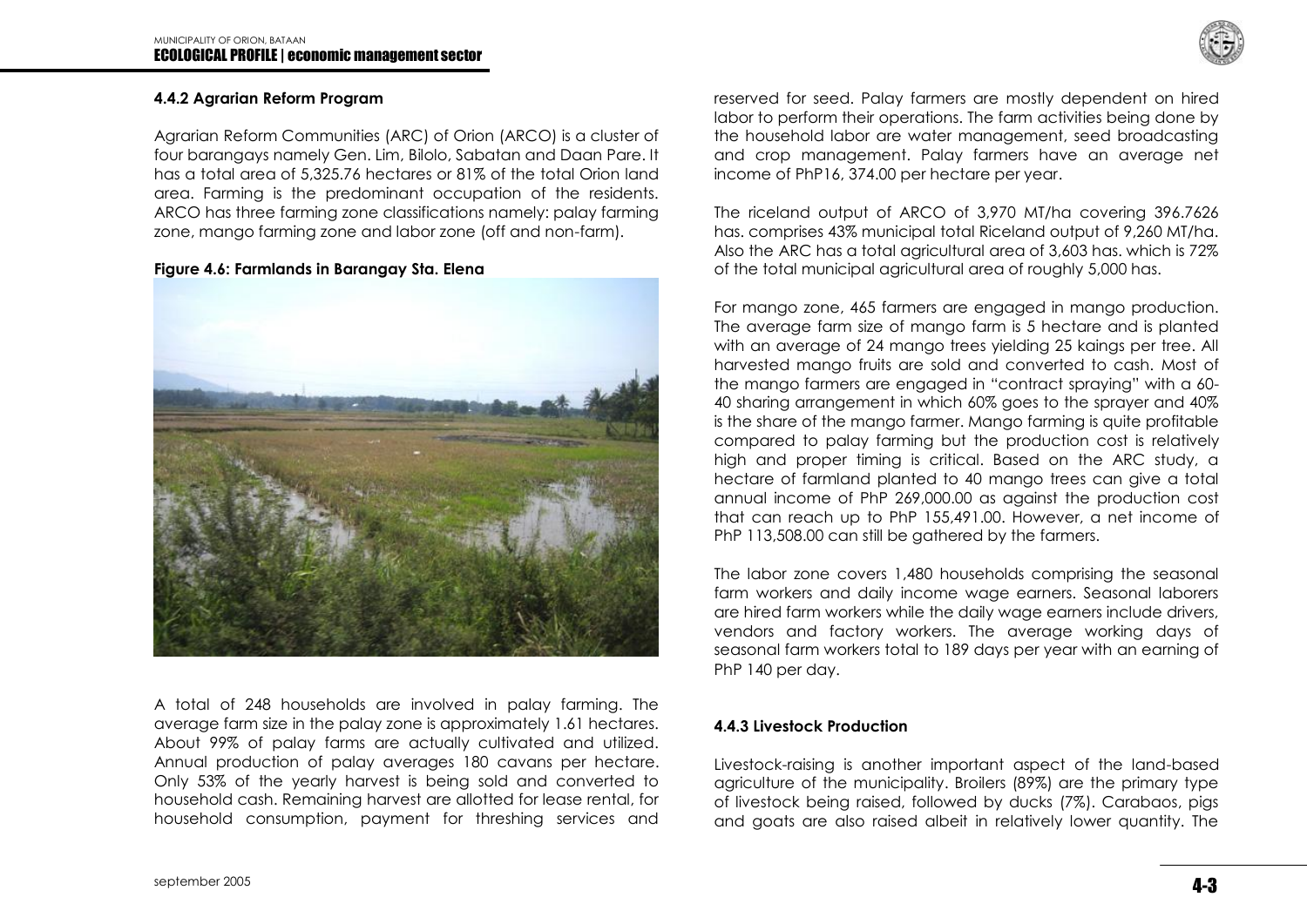

figure below shows the distribution of the type of livestock being raised.





#### **4.4.4 Commercial Fishing**



The Municipality of Orion has coastal waters suitable for commercial fishing. These waters are utilized as evident by the importance of fisheries in the local economy. Nine hundred thirty one (931) households are involved in brackishwater fishing while six (6) are involved in freshwater fishing.

Approximately 255.5 hectares of Orion waters are utilized for fisheries. There is an estimated catch of 625 metric tons per year. The fisherfolks of Orion utilize 424 bancas, 82 % of which are motorized while the rest are non-motorized.





### 4.5 Financial Institutions

There are thirty two (32) financial institutions in the Municipality of Orion. There are 14 cooperatives, 10 pawnshops, 5 banks, and 3 lending investors. However, none of the five banks are national commercial banks.

#### **Figure 4.10: Type of Financial Institutions**